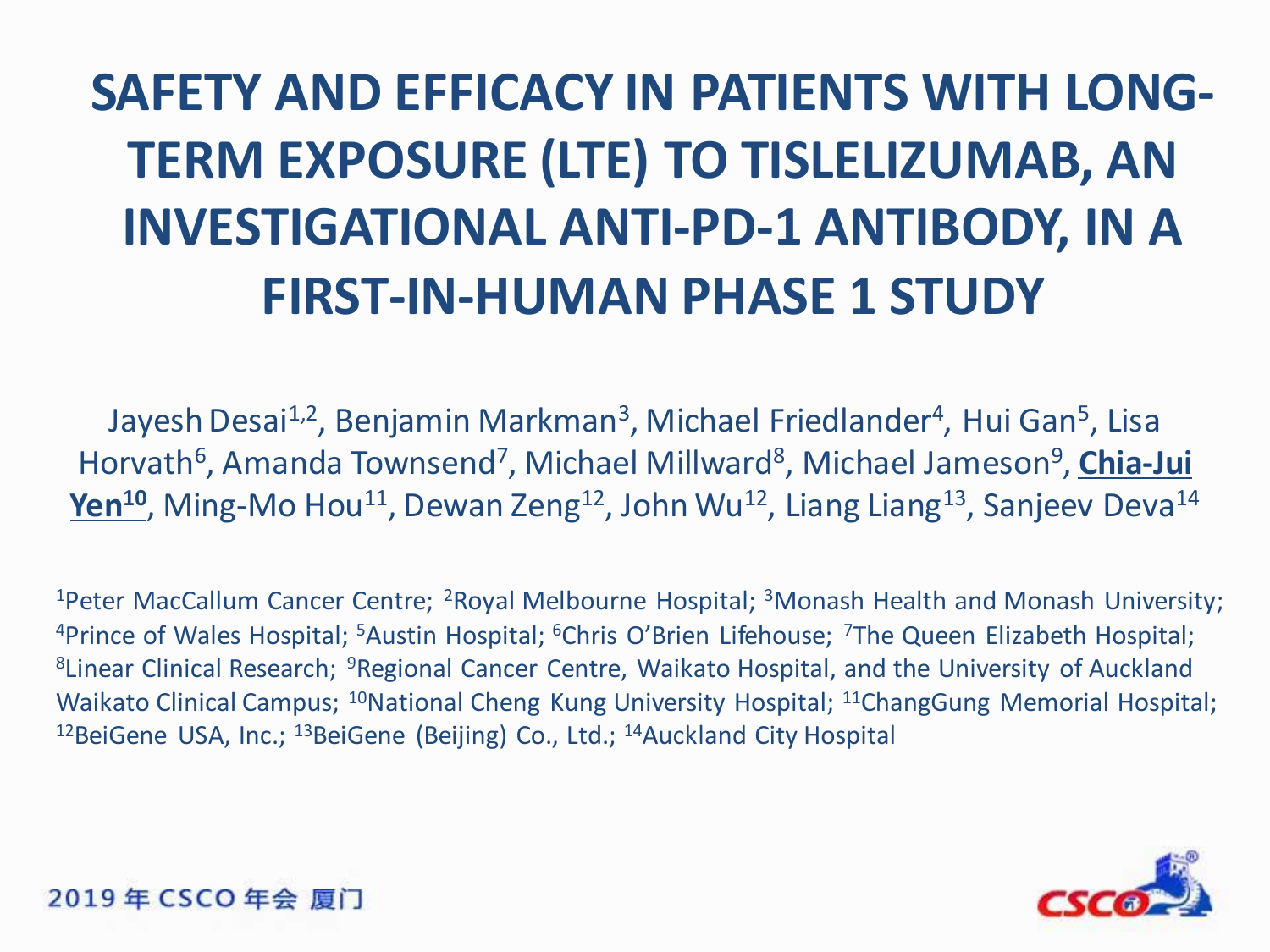# **Tislelizumab: A Uniquely Engineered Anti-PD-1 Monoclonal Antibody**

• Tislelizumab is an investigational monoclonal antibody with high affinity and specificity for PD-1 that was engineered to minimize binding to FcγR on macrophages in order to abrogate antibodydependent phagocytosis, a potential mechanism of resistance to anti-PD-1 therapy $1,2$ 

2019年 CSCO 年会 厦门



**Abbreviations:** Ab, antibody; MHC, major histocompatibility complex; PD-1, programmed death-1 receptor; PD-L1, programmed death ligand-1; TCR, T-cell receptor.

1. Zhang T, et al. *Cancer Immunol Immunother*. 2018;67:1079-1090. 2. Dahan et al. *Cancer Cell.* 2015;28(3):285-295.

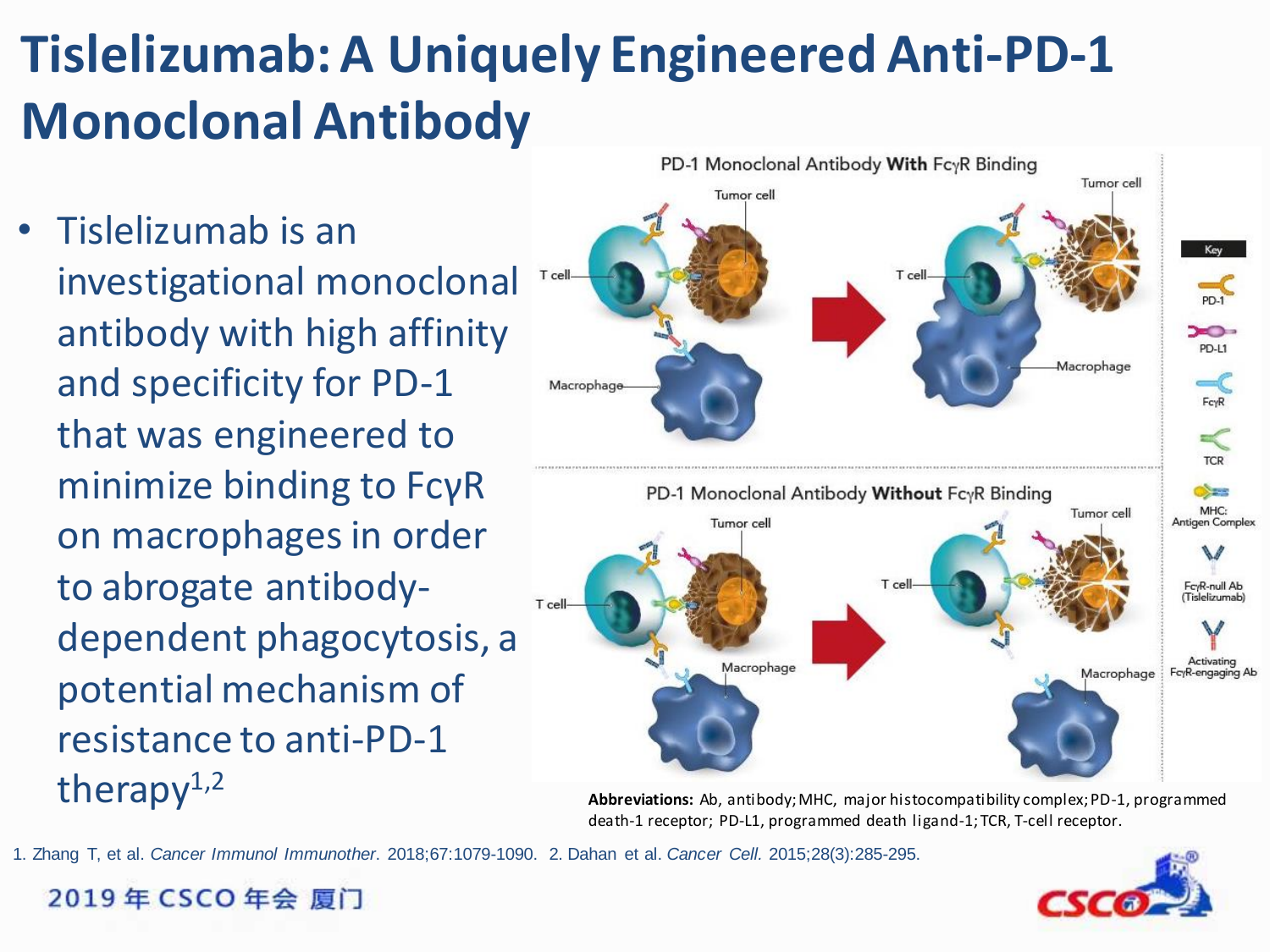

dose. ‡Conducted in parallel with Phase 1B.

**Abbreviations:**Q2W, once every 2 weeks; Q3W, once every 3 weeks; RP2D, recommended Phase 2 dose.

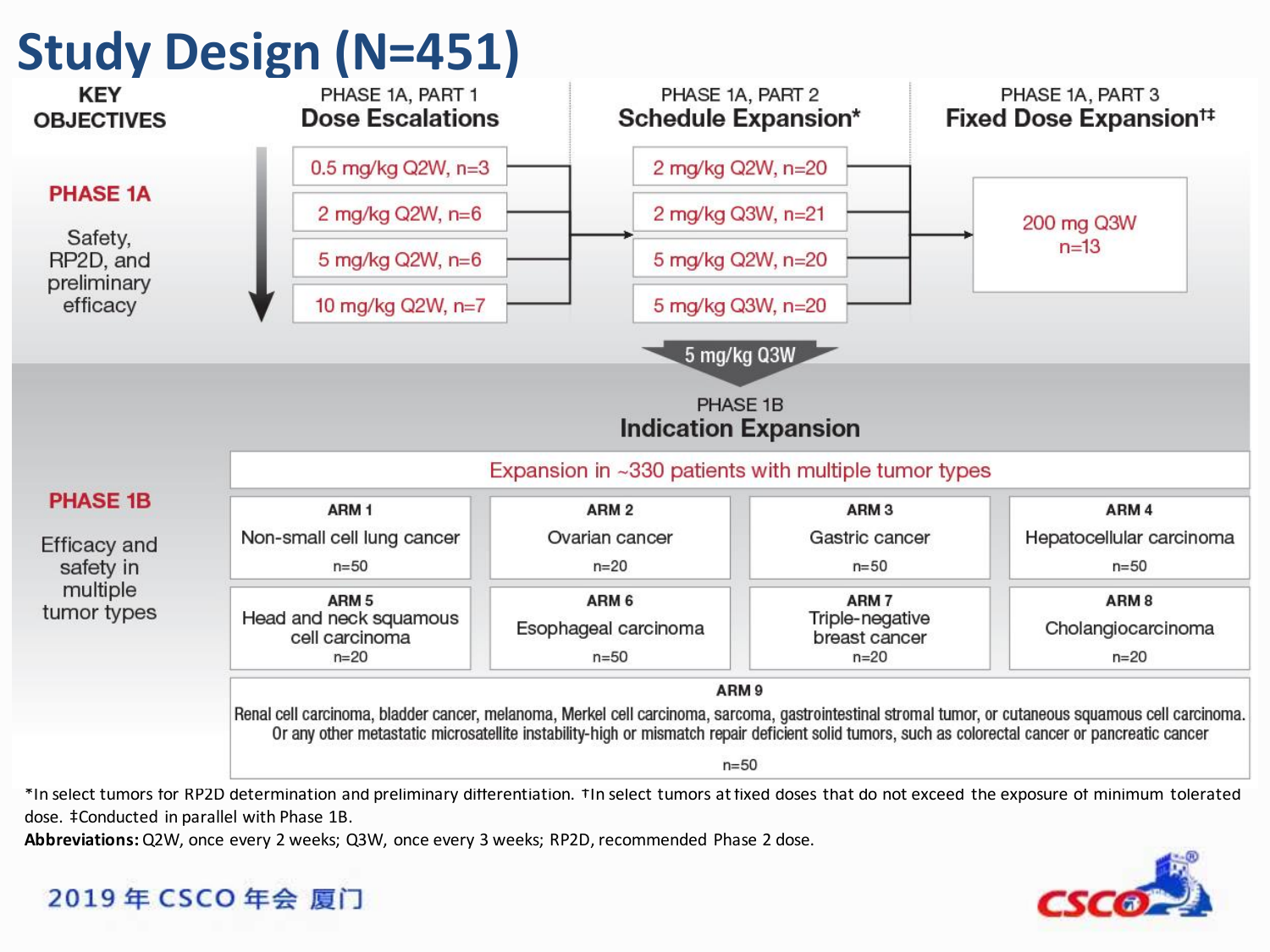# **Study Background**

- Previous reports from this first-in-human study (NCT02407990)<sup>1-3</sup> indicated that tislelizumab was generally well tolerated and had antitumor activity in patients with advanced solid tumors
- Here we report the clinical effects of long-term exposure (LTE; >12 months) to tislelizumab in a subset of patients enrolled in the FIH study

1. Deva S, et al. Ann Oncol. 2018;29 (suppl 10):x24-x38.2. Desai J, et al. *J Immunother Cancer*. 2016;4(suppl 1):P154. 3. Desai J, et al. *Ann Oncol*. 2017;28(suppl 5):v122-v141..



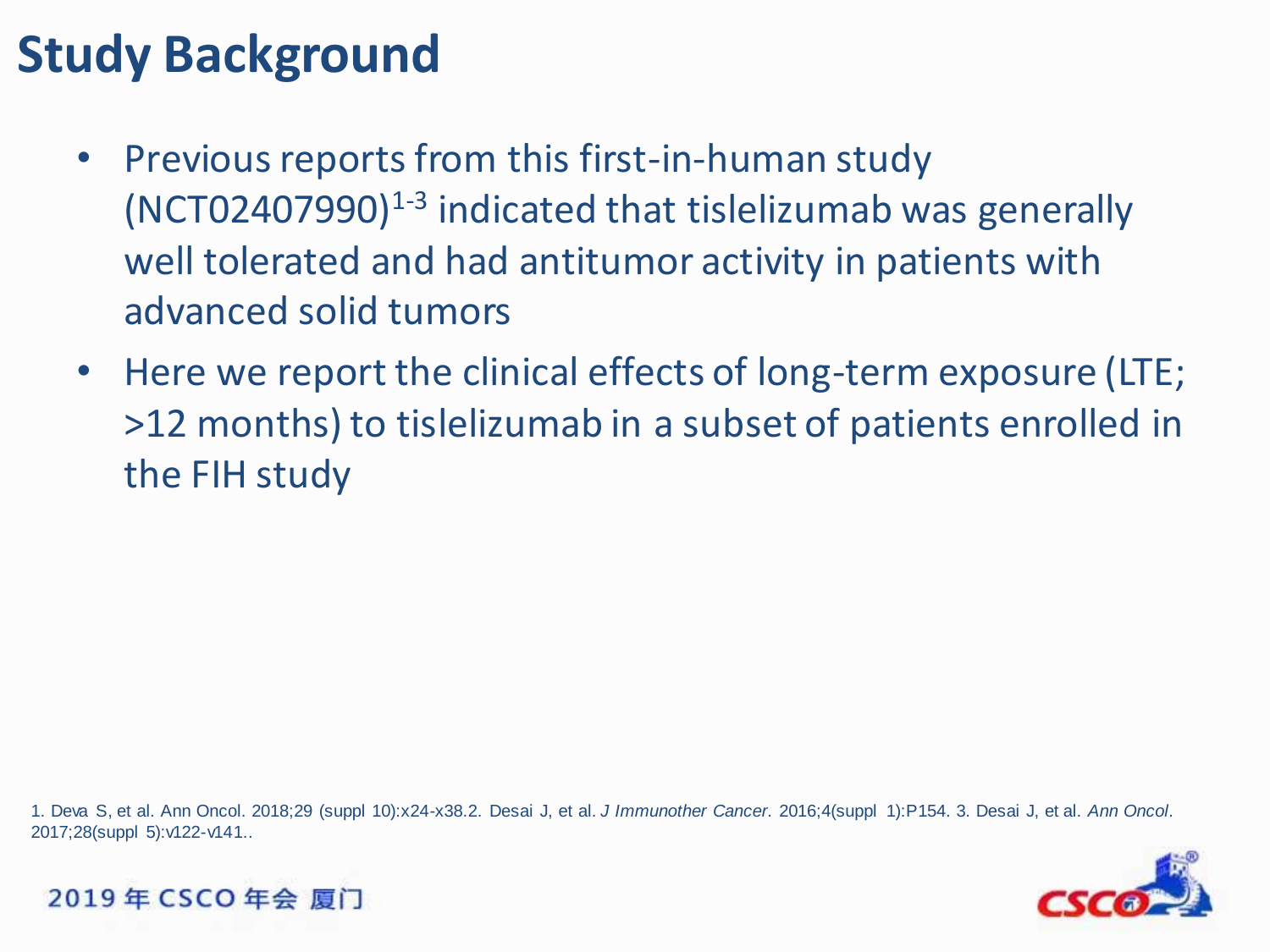## **Demographics and Baseline Disease Characteristics**

• As of 27 October 2018, 65 of the 451 enrolled patients received tislelizumab for >12 months and were included in the LTE group

|                                                                        | <b>Patients With LTE (N=65)</b> |
|------------------------------------------------------------------------|---------------------------------|
| Median age, years (range)                                              | $64(24 - 81)$                   |
| Male/female, n(%)                                                      | 39 (60)/26 (40)                 |
| <b>ECOG PS, n (%)</b>                                                  |                                 |
| $\mathbf 0$                                                            | 32(49)                          |
|                                                                        | 33(51)                          |
| Tumor type (occurring in 5% of patients), n (%)                        |                                 |
| <b>NSCLC</b>                                                           | 9(14)                           |
| <b>HCC</b>                                                             | 8(12)                           |
| Ovarian cancer                                                         | 5(8)                            |
| <b>Bladder cancer</b>                                                  | 5(8)                            |
| Colorectal cancer <sup>a</sup>                                         | 4(6)                            |
| Gastric cancer                                                         | 4(6)                            |
| Head and neck squamous cell carcinoma                                  | 4(6)                            |
| Renal cell carcinoma                                                   | 4(6)                            |
| Merkel cell carcinoma                                                  | 4(6)                            |
| Median number of prior systemic anticancer therapy regimens, n (range) | $1.0(0.0 - 5.0)$                |
| Median duration of prior treatment, months (range)                     | $21.7(12.0 - 36.9)$             |
| Prior anticancer radiotherapy, n (%)                                   | 33(51)                          |
| Prior surgery related to current cancer, n (%)                         | 49 (75)                         |

<sup>a</sup>Two patients were microsatellite instability-high (MSI-H) and mismatch repair deficient (dMMR), one patient was MSI-H only, and one patient was dMMR only. **Abbreviations**: ECOG, Eastern Cooperative Oncology Group; HCC, hepatocellular cancer; LTE, long-term exposure; NSCLC, non-small cell lung cancer.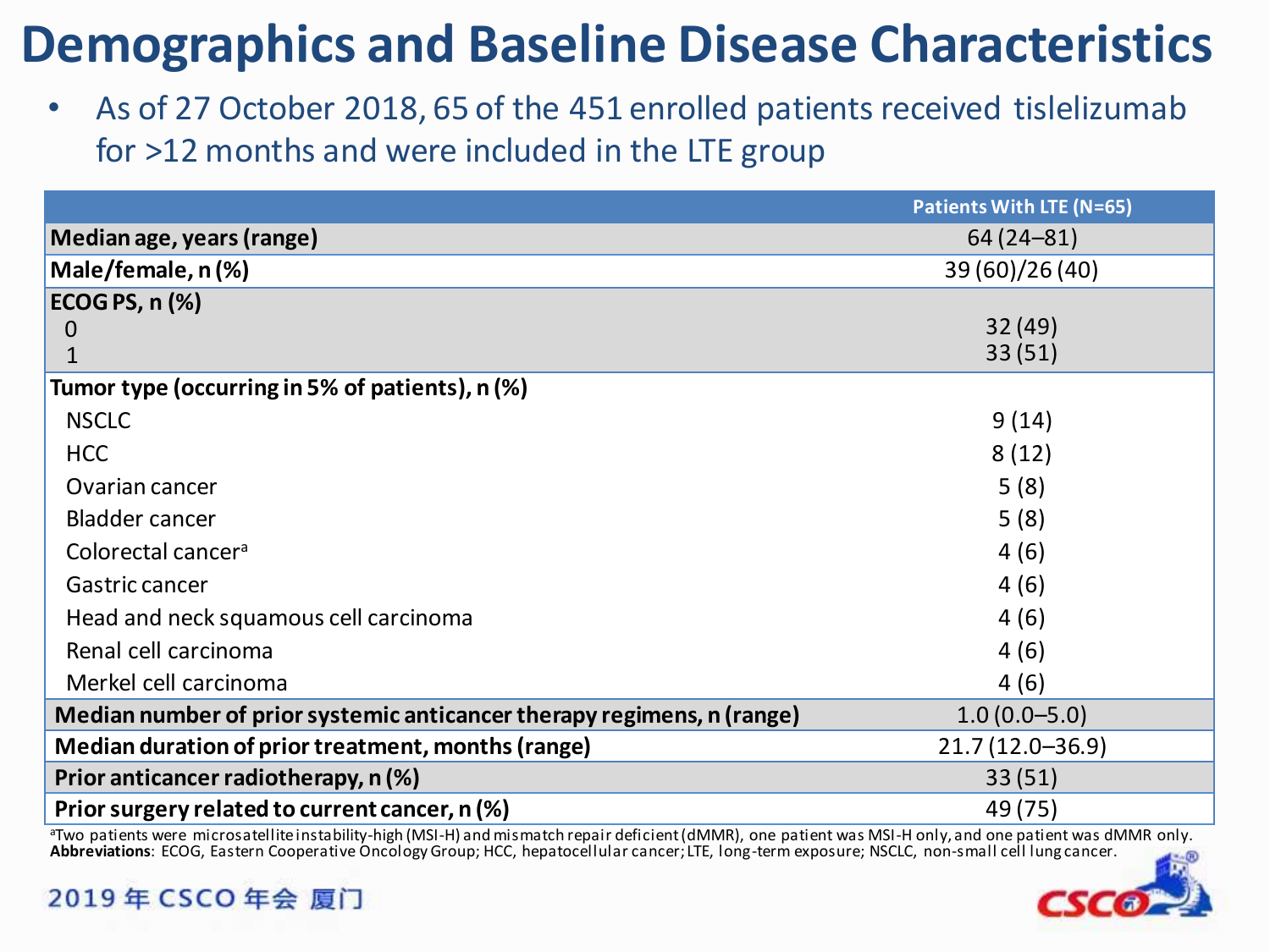## **Antitumor Activity**

- In the LTE cohort, the ORR was 68% with a median follow-up of 27.2 months
- Four LTE patients achieved CR
	- These included cutaneous squamous cell carcinoma (n=1), as well as endometrial, bladder, and esophageal cancer (n=1 each)
	- All four patients were PD-L1 positive

#### **Confirmed Best Overall Response by PD-L1 Status (Safety Analysis Set)**

|                                                          | <b>PD-L1 Positive</b> | <b>PD-L1 Negative</b> | <b>Missing</b>  | <b>Total</b>    |  |  |  |
|----------------------------------------------------------|-----------------------|-----------------------|-----------------|-----------------|--|--|--|
|                                                          | $(n=36)$              | $(n=23)$              | $(n=6)$         | $(N=65)$        |  |  |  |
| Best overall response per RECIST v1.1 (confirmed), n (%) |                       |                       |                 |                 |  |  |  |
| <b>CR</b>                                                | 4                     |                       |                 | 4(6)            |  |  |  |
| <b>PR</b>                                                | 22                    | 14                    | 4               | 40(62)          |  |  |  |
| <b>SD</b>                                                | 9                     | 9                     |                 | 20(31)          |  |  |  |
| <b>PD</b>                                                |                       |                       |                 | 1(2)            |  |  |  |
| ORR, % (95% CI)                                          | 72 (54.8, 85.8)       | 61 (38.5, 80.3)       | 67 (22.3, 95.7) | 68 (55.0, 78.8) |  |  |  |

aPD-L1 expression was retrospectively assessed with the VENTANA™ PD-L1 (SP263) assay. Tumors were considered PD-L1-positive if there was ≥1% expression on tumor cells.

**Abbreviations:** CI, confidence interval; CR, complete response; ORR, objective response rate; PD, progressive disease; PD-L1, programmed cell death ligand-1; PR, partial response; SD stable disease

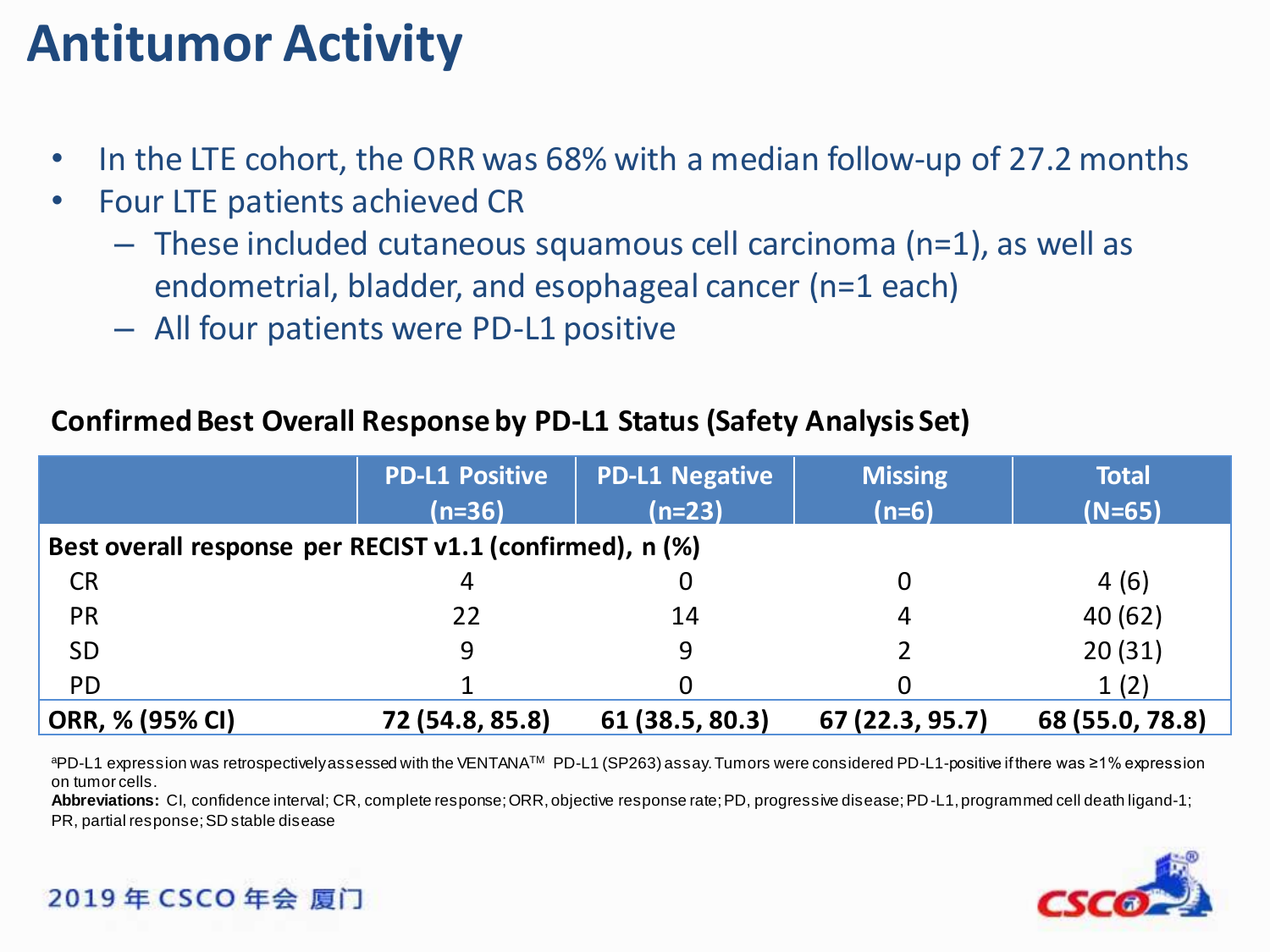## **Maximum Tumor Reduction in Patients Treated With Tislelizumab**



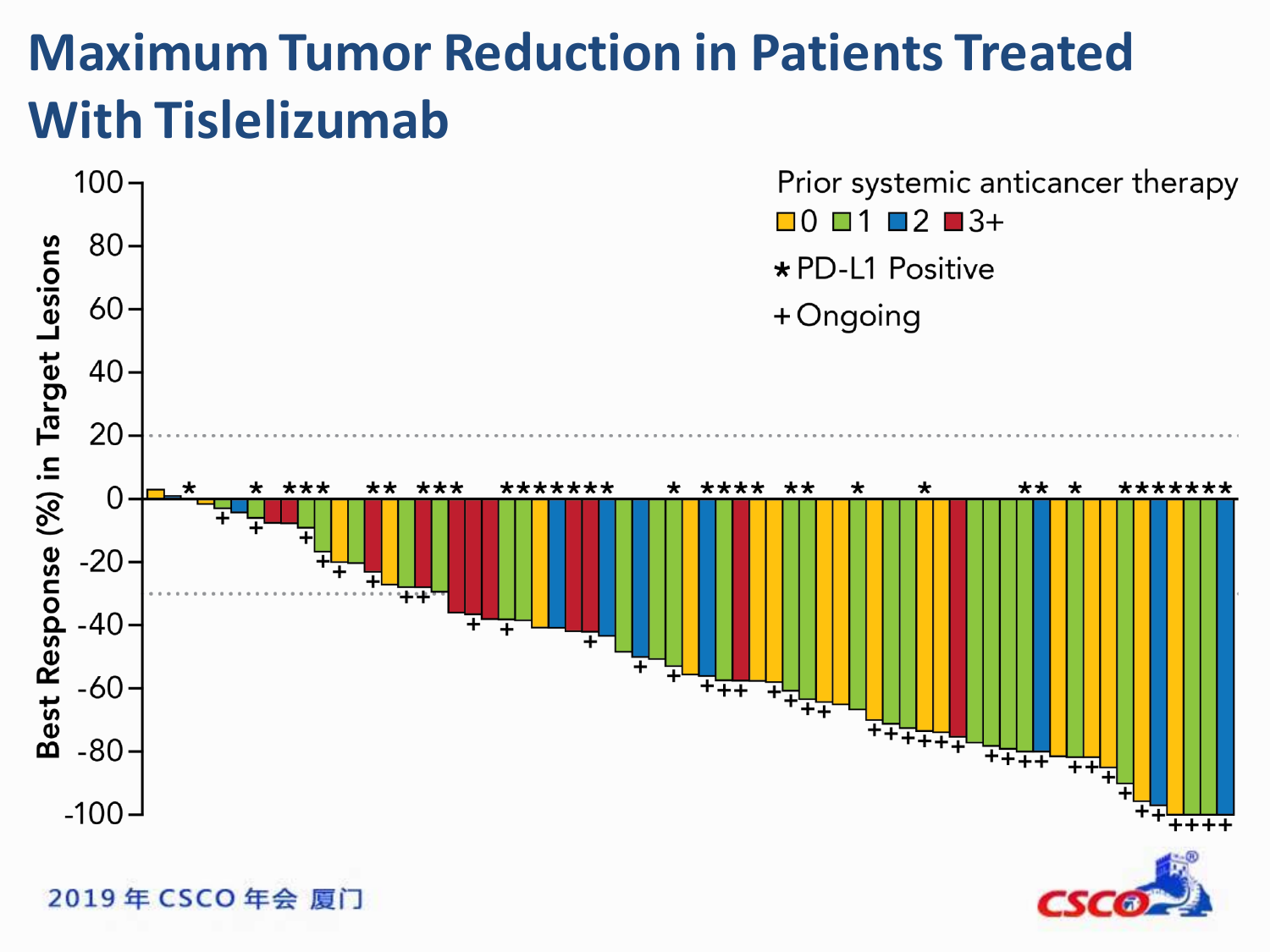## **Time to and Duration of Response in Patients Treated With Tislelizumab**



Partial responses were observed in both PD-L1+ and PD-L1 negative tumors

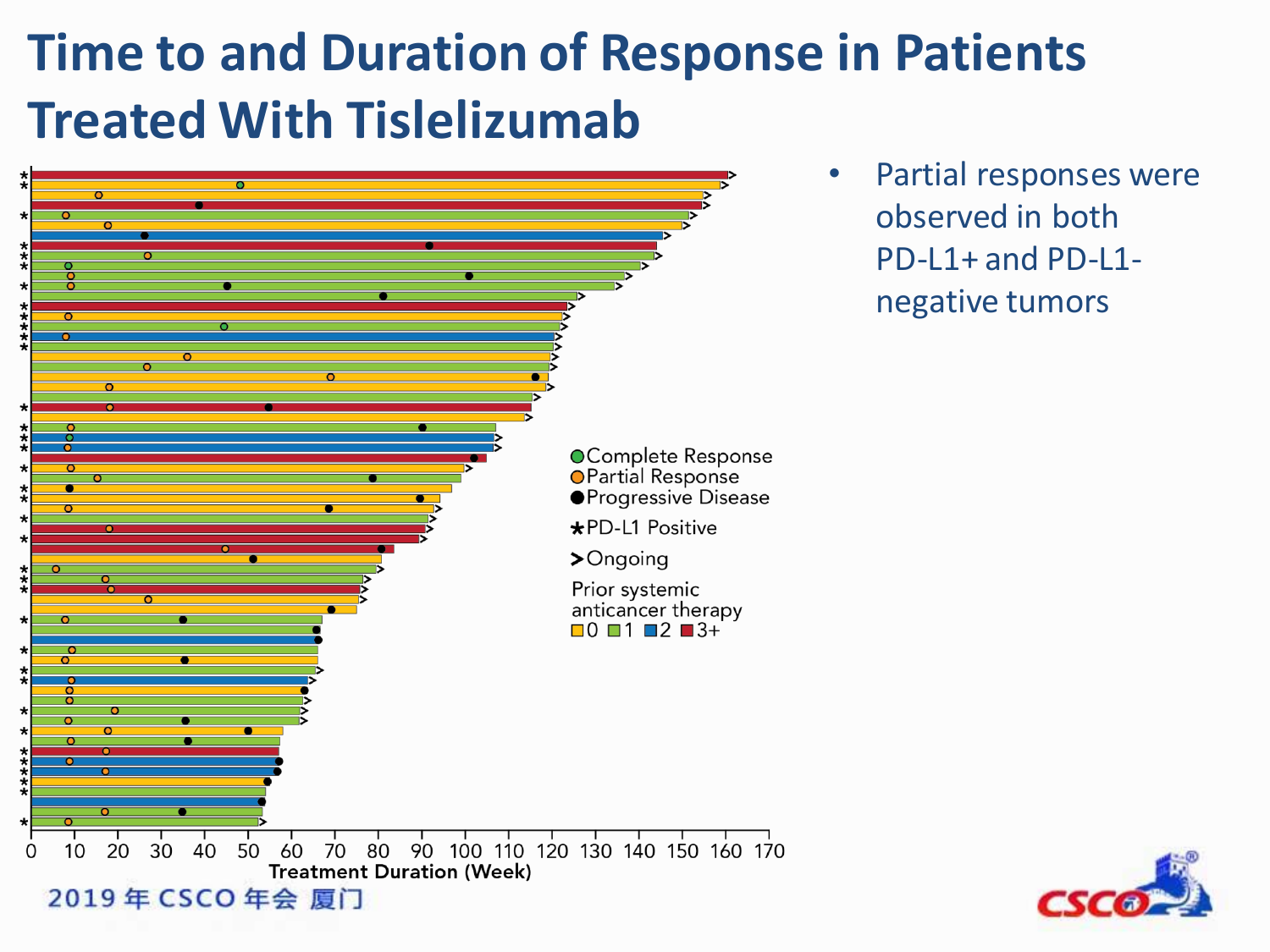# **Radiographic Images of a Patient With PD-L1+ Cervical Cancer Who Had Pseudo-Progression With Long-Term Exposure to Tislelizumab**

• A 61-year-old female with PD-L1+ cervical cancer, previously treated with cisplatin and radiation, had pseudo-progression during Cycle 4



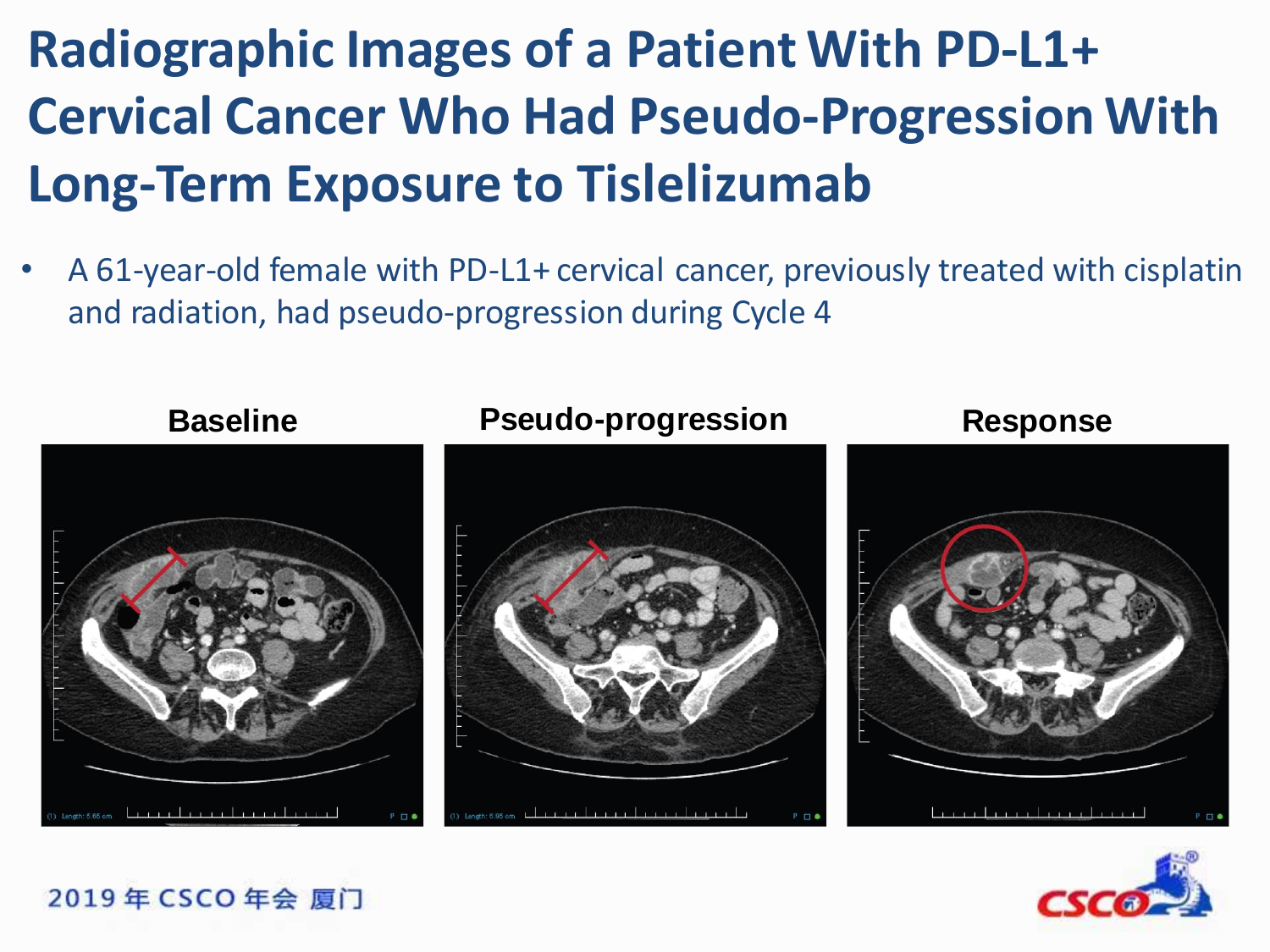# **Treatment-Related Adverse Events in ≥10% of LTE Patients**

- Long-term exposure to tislelizumab was generally well tolerated
- As of 27 October 2018, 52 of the 65 patients with LTE  $(80%)$  experienced  $\geq 1$ TRAE, most of which were mild to moderate in severity

|                       | <b>All Grades</b> | Grade $\geq 3$ |
|-----------------------|-------------------|----------------|
| Any TRAE <sup>a</sup> | 52 (80)           | 7(11)          |
| Rash                  | 15(23)            | $\mathbf 0$    |
| Hypothyroidism        | 10(15)            | $\overline{0}$ |
| <b>Diarrhea</b>       | 9(14)             | 1(2)           |
| Rash, maculopapular   | 9(14)             | $\mathbf 0$    |
| Fatigue               | 9(14)             | 1(2)           |
| Pruritus              | 7(11)             | $\overline{0}$ |

<sup>a</sup>Patients may have had more than one TRAE.

Abbreviations: LTE, long-term exposure; TRAE, treatment-related adverse event.

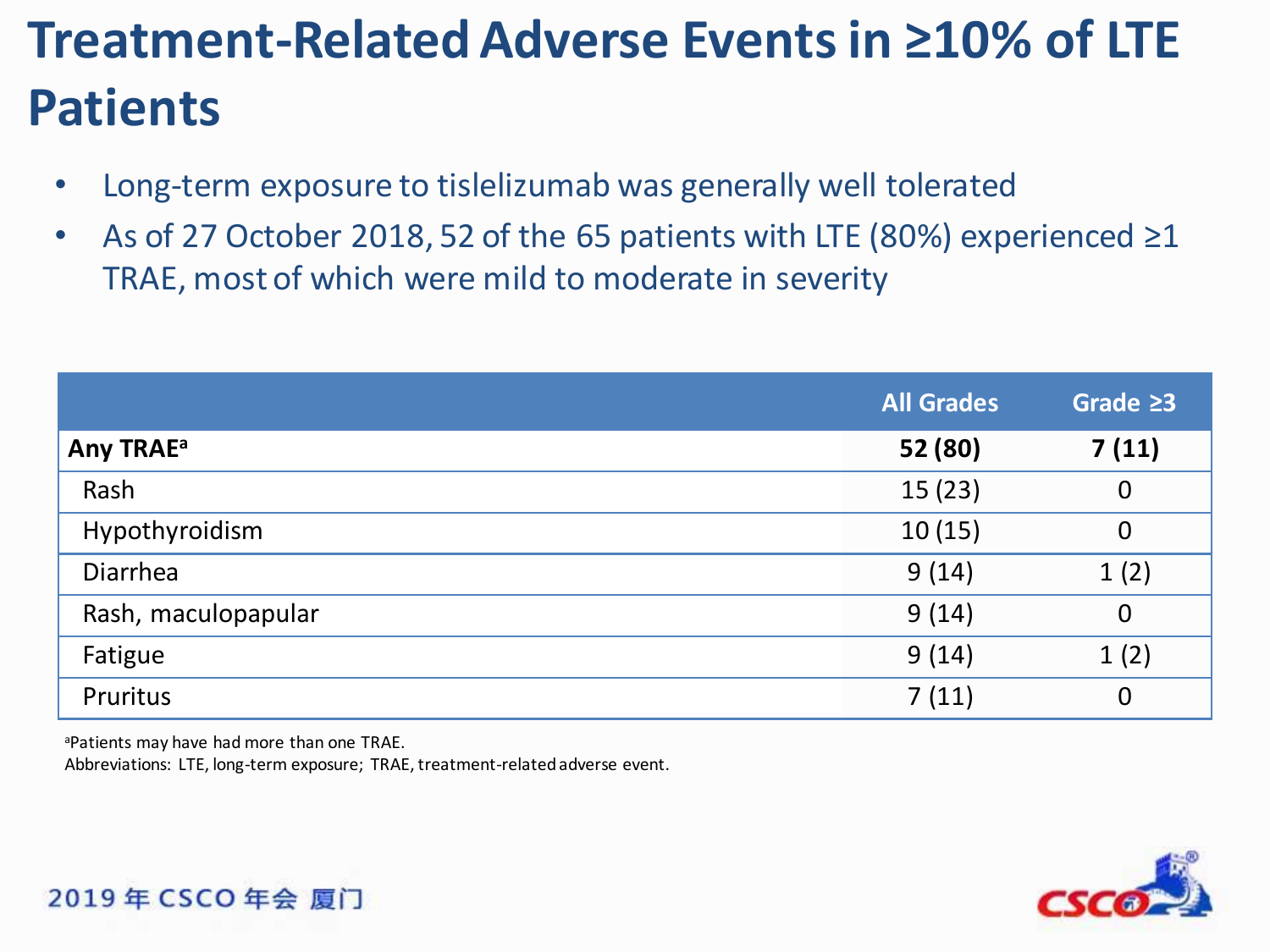## **Serious TRAEs and AEs Leading to Discontinuation**

- Serious TRAEs occurred in three patients (pyrexia, n=2; arthritis, n=1); all serious TRAEs resolved
- In patients in the LTE cohort, three patients experienced AEs that eventually led to permanent discontinuation
	- After approximately 23 months, one patient developed grade 3 arthritis
	- After approximately 14 months, one patient developed grade 2 nonserious pneumonitis
	- After approximately 1 year, one patient experienced grade 2 dyspnea
- No fatal AEs occurred

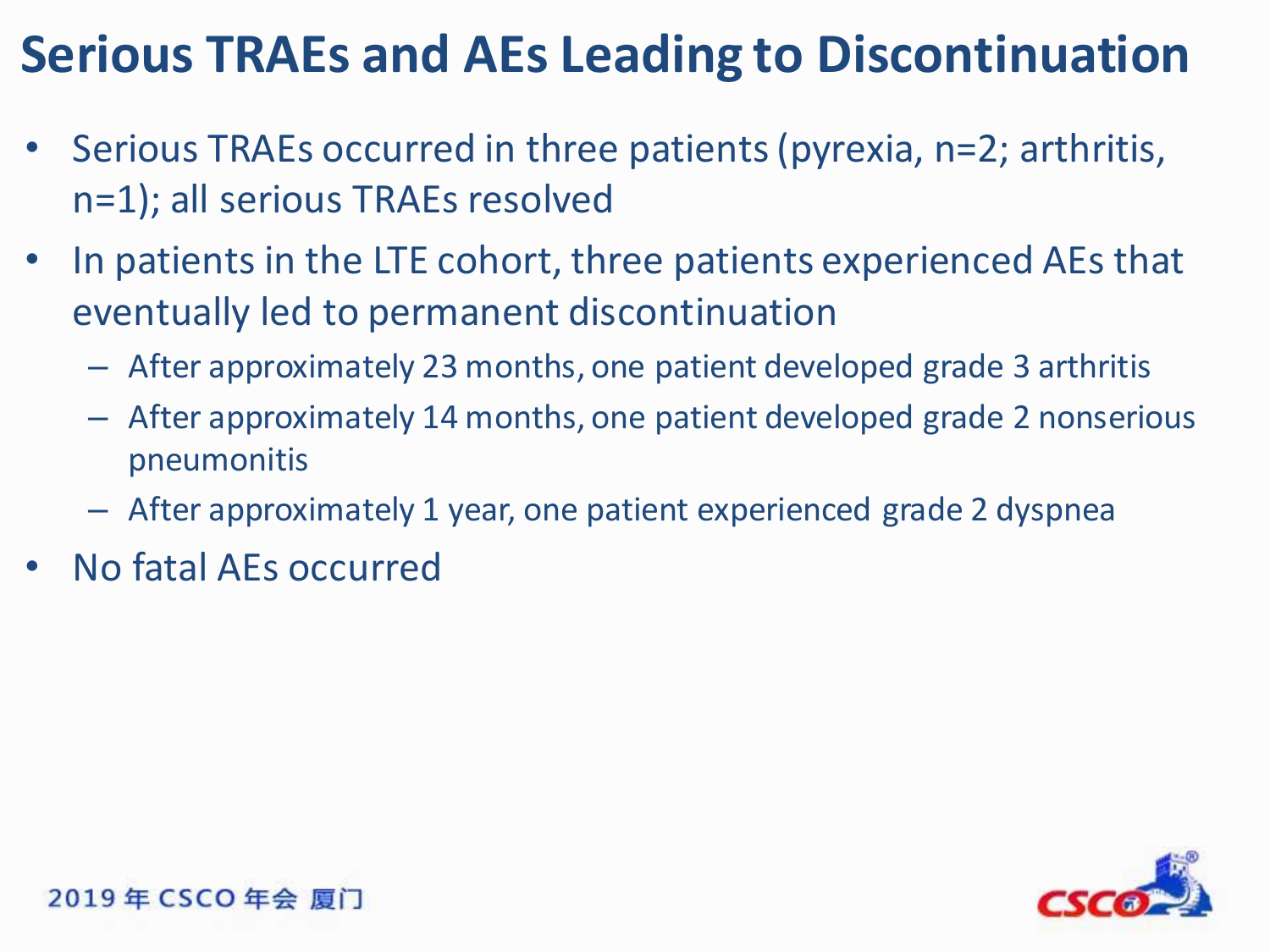### **Conclusions**

- Treatment with tislelizumab remained generally well tolerated when given for >12 months
	- Adverse events reported across these cohorts were generally of mild or moderate severity and were consistent with prior reports for tislelizumab monotherapy
- Single-agent tislelizumab elicited durable responses in patients with a variety of tumor types, regardless of PD-L1 status
- Tislelizumab, as monotherapy and in combination, is being further evaluated in multiple tumor types in phase 2 and phase 3 clinical studies
	- Phase 2: Esophageal, gastric, or gastroesophageal junction (GEJ) carcinoma (NCT03469557); HCC (NCT03419897); NSCLC/small cell lung cancer (NCT03432598); bladder cancer (CTR20170071)
	- Phase 3: Esophageal squamous cell carcinoma (NCT03430843); HCC (NCT03412773); NSCLC (NCT03358875, NCT03594747, NCT03663205); esophageal squamous cell carcinoma (NCT03783442); gastric or GEJ carcinoma (NCT03777657)